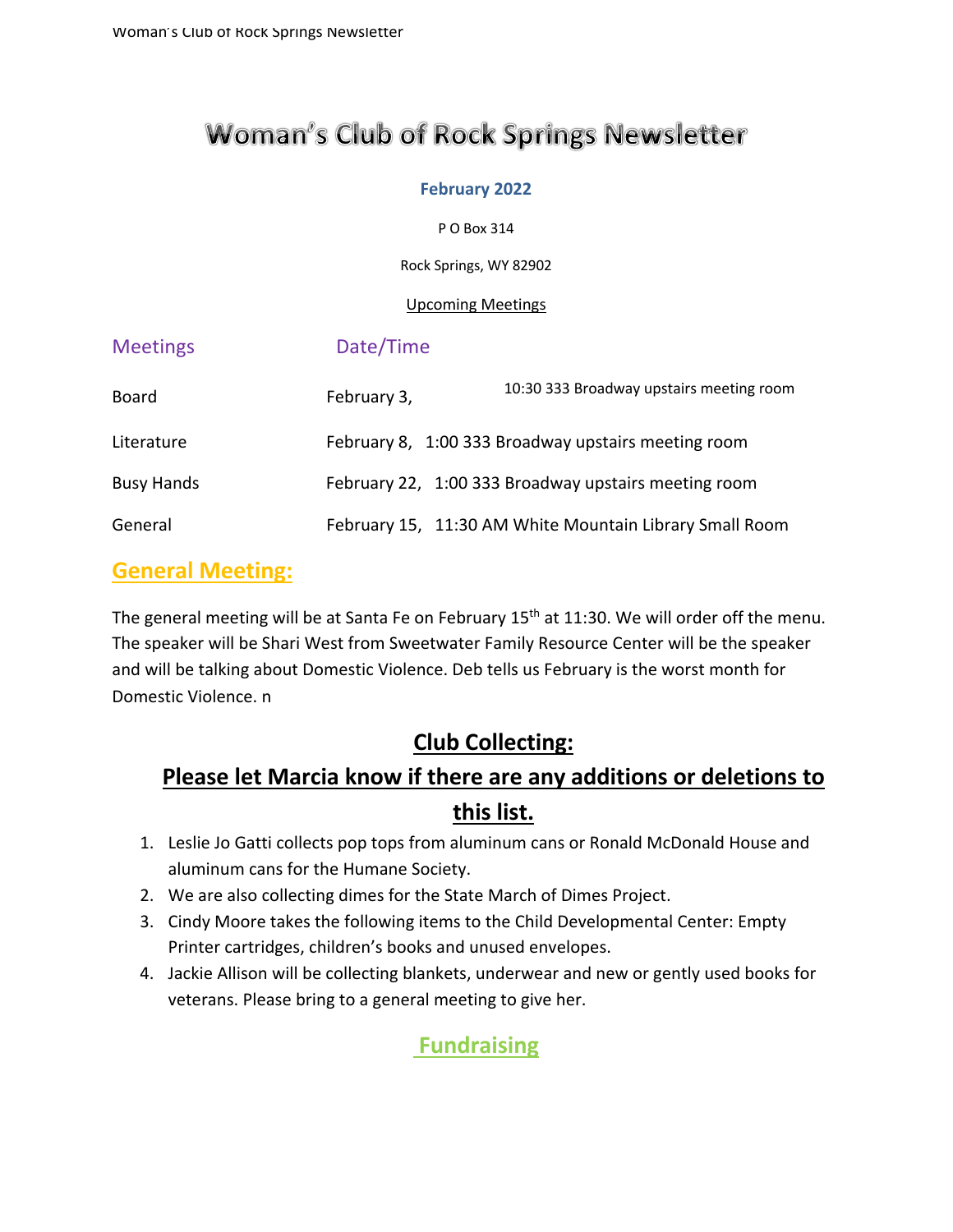**Terri Lynn Nuts** available to order on our Facebook Page and Website. Nuts will be sent directly to your home and WCRS gets a donation. Website address is www.gfwcrocksprings.org



There is also a donate button on both sites. Website click on button or go to donations.

Under donations you will also find information on signing up for Smiths and Amazon sites to help club raise money.

Please sign up for Smiths and Amazon Smile so that we can get a quarterly donation from these organizations. See Marcia for details.

# **Committees Formed:**

Members of the Committee to organize the 100-year event need to meet. The members I know of are Edna Larsen, Marcia Volner and Michelle Smith. If you would like to be on this committee, please let one of us know.

The nominating committee will be organizing soon to find candidates for the positions of President, Vice President, Treasurer, Secretary, Correspondence Secretary and Auditor. If you are interested in staying in your current office, please let Leslie or Maggie know. If you are interested in taking an office, please let them know as well.

### **Welcome New Members:**



Nola Cutts

Teresa Mills



# **State Information**

**1. International Convention will be in New Orleans. Details to follow**